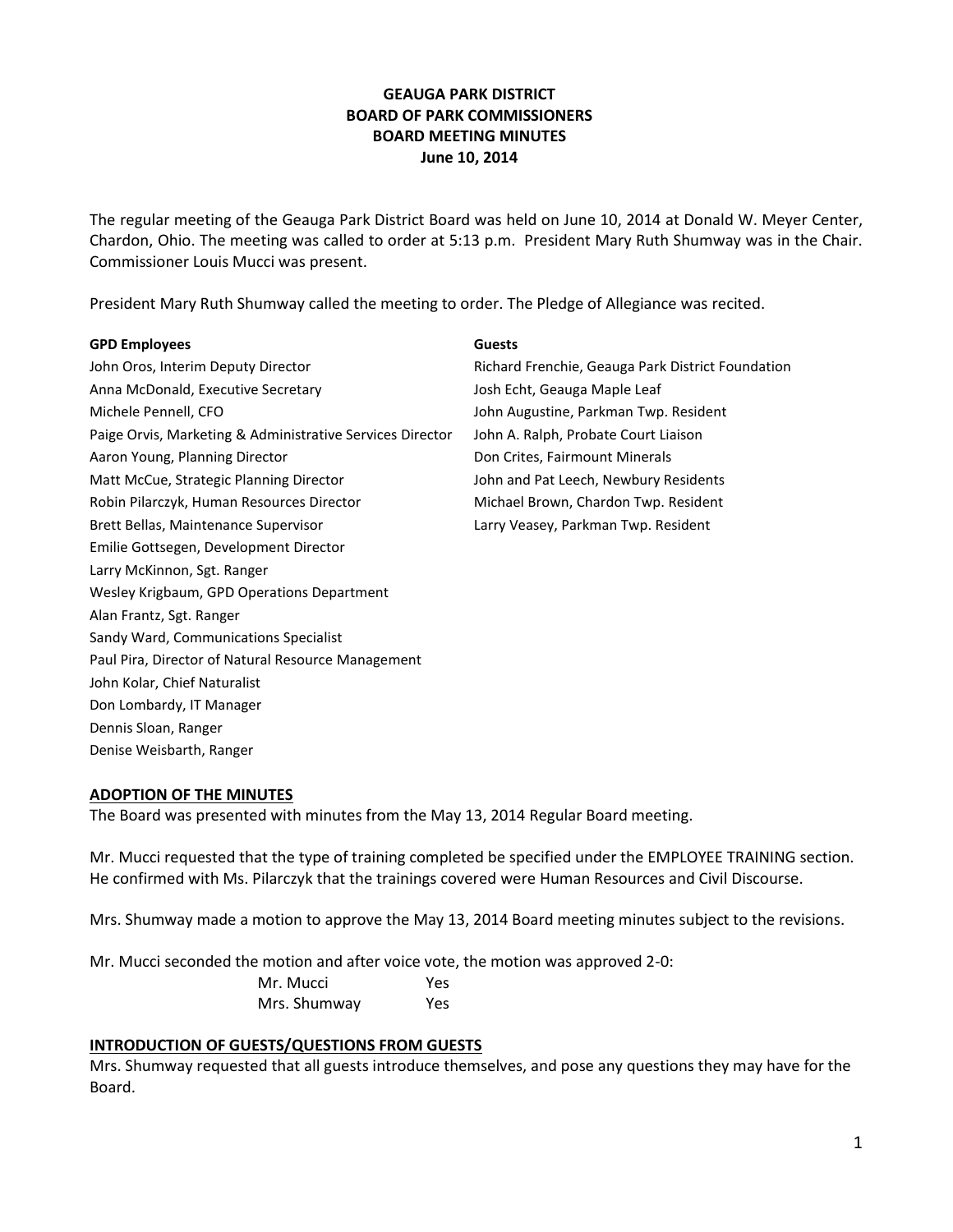The following guests introduced themselves: Larry Veasey-Parkman resident, John Augustine-Parkman resident, Don Crites-Fairmount Minerals, Michael Brown-Chardon Twp. resident, John Leech-Newbury resident, and Pat Leech-Newbury resident. There were no questions to the Board.

Mrs. Shumway presented a Certificate of Appreciation to Fairmount Minerals. Don Crites of Fairmount Minerals accepted the Certificate on its behalf.

> *Geauga Park District recognizes FAIRMOUNT MINERALS as a Partner in Preservation for*

*the generous donation of 5,000 shrubs and a team of more than 25 employees who volunteered 160 hours to further the ongoing reforestation and restoration of Orchard Hills Park.*

*Mary Ruth Shumway Louis Mucci*

 *Board of Park Commissioners, President Board of Park Commissioners, Vice President*

*Dated: June 10th, 2014*

Mr. Mucci made a motion to enter the Certificate of Appreciation into the Board minutes.

Mrs. Shumway seconded the motion and after voice vote, the motion was approved 2-0: Mr. Mucci Yes Mrs. Shumway Yes

Mr. Mucci asked that Paul Pira, Natural Resource Management Director, elaborate on the significance of this donation.

Mr. Pira stated that partnerships with Fairmount Minerals, and other organizations in the area, are instrumental to the Park District in helping jumpstart programs, such as the Orchard Hills restoration. Mr. Pira added that the Natural Resource Management Department and Fairmount Minerals have been planning this project for 6-8 months. The area of the Park where the shrubs are located will look very different in a few years, benefitting visitors to the Park and providing wildlife habitat and food for birds. The Natural Resource Management Department, and Park District, is very appreciative to Fairmount Minerals for their time and donation.

Mr. Mucci thanked Fairmount for their donation and support not only to the Park District but to the other organizations and agencies of Geauga County they support as well. Mr. Crites thanked the Park District, Paul Pira and the Natural Resource Management Department for the opportunity to support their efforts.

#### **PRESENTATION OF FINANCIAL STATEMENTS**

The Board was provided with a copy of the May 2014 Financial Statement. Ms. Pennell presented an overview, with no questions by the Board.

> **Geauga Park District FINANCIAL STATEMENT MONTH ENDED** MAY 31, 2014

**GENERAL FUND**

**BEGINNING FUND BALANCE MAY 1, 2014 6,230,092.51**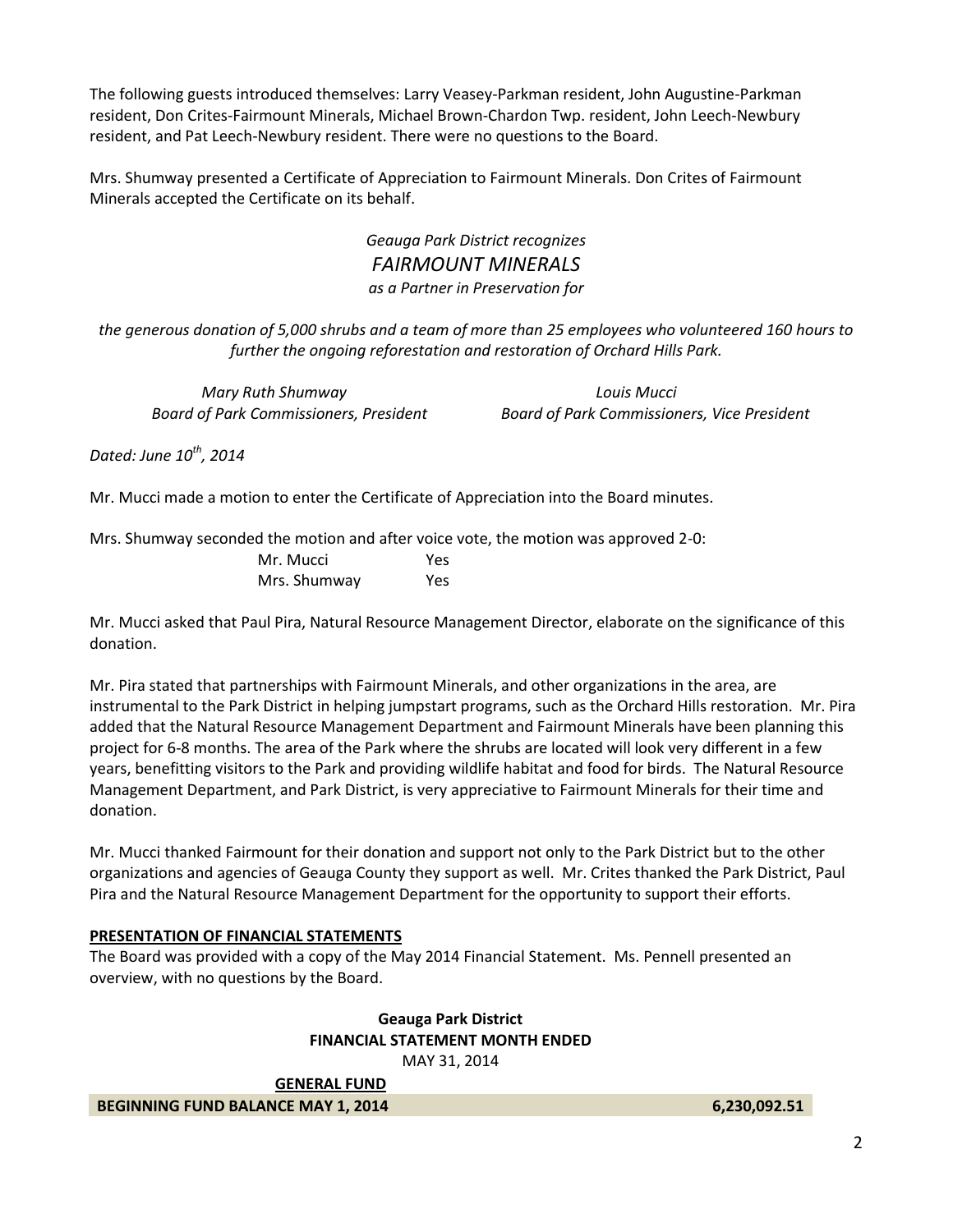| <b>EXPENDITURES &amp; OTHER USES</b>                                                                                                                                                                                                                          |            |            |
|---------------------------------------------------------------------------------------------------------------------------------------------------------------------------------------------------------------------------------------------------------------|------------|------------|
| Personnel                                                                                                                                                                                                                                                     | 325,942.05 |            |
| Medicare                                                                                                                                                                                                                                                      | 4,693.81   |            |
| Dental / Hospitalization                                                                                                                                                                                                                                      | 47,695.12  |            |
| PERS (April payment)                                                                                                                                                                                                                                          | 31,022.14  |            |
| <b>Unemployment Transfers</b>                                                                                                                                                                                                                                 | 1,448.00   |            |
| Vouchers                                                                                                                                                                                                                                                      | 85,595.60  |            |
| <b>EXPENDITURES &amp; OTHER USES</b>                                                                                                                                                                                                                          |            | 496,396.72 |
|                                                                                                                                                                                                                                                               |            |            |
| <b>REVENUES &amp; OTHER SOURCES</b>                                                                                                                                                                                                                           |            |            |
| <b>General Tax Collections</b>                                                                                                                                                                                                                                |            |            |
| - State Reimburse Tax (10% rollback)                                                                                                                                                                                                                          | 396,221.46 |            |
| <b>Investment Income</b>                                                                                                                                                                                                                                      | 109.84     |            |
| <b>Gifts &amp; Donations</b>                                                                                                                                                                                                                                  | 9,072.63   |            |
| - Cave Man Crawl Sponsorships -\$1,100.00, Bird Seed Tww - \$16.18<br>- Chip Henry Institute - \$1,410.00, Naturescopes- \$3,130.00<br>- Memorial bench- 290.00, Cleveland Fdn.-Bessie Benner Annual-\$3,000.00<br>- Unsolicited - \$15.00, Nassau - \$111.45 |            |            |
| <u>Fees</u>                                                                                                                                                                                                                                                   |            |            |
| - Camping                                                                                                                                                                                                                                                     | 300.00     |            |
| - Shelters                                                                                                                                                                                                                                                    | 440.00     |            |
| - Utility fees                                                                                                                                                                                                                                                | 300.00     |            |
| - Adventure Camp registration fees                                                                                                                                                                                                                            | 3,300.00   |            |
| - Space Camp registration fees                                                                                                                                                                                                                                | 30.00      |            |
| - Cave Man Crawl Race registrations                                                                                                                                                                                                                           | 520.00     |            |
| - Programs - OP Planetarium programs                                                                                                                                                                                                                          | 532.00     |            |
| <b>Sales</b>                                                                                                                                                                                                                                                  |            |            |
| - Tapper's Treasures - MC                                                                                                                                                                                                                                     | 195.31     |            |
| - Tree Tops - TWW                                                                                                                                                                                                                                             | 1,302.41   |            |
| <b>Other Receipts</b>                                                                                                                                                                                                                                         |            |            |
| - Observatory house - Sindelar                                                                                                                                                                                                                                | 300.00     |            |
| - Foundation rental space/equipment - GPD Foundation                                                                                                                                                                                                          | 501.84     |            |
| - Swine Creek house - Harry                                                                                                                                                                                                                                   | 400.00     |            |
| - Burton Wetlands house- Kolar                                                                                                                                                                                                                                | 400.00     |            |
| - Hyde house - Krigbaum                                                                                                                                                                                                                                       | 400.00     |            |
| - Chickagami house - Maksim                                                                                                                                                                                                                                   | 400.00     |            |
| - Citation Disbursement                                                                                                                                                                                                                                       | 70.00      |            |
| - Parking Ticket Collections                                                                                                                                                                                                                                  | 10.00      |            |
| - Recycling proceeds - Scrap metal- South Ops                                                                                                                                                                                                                 | 129.20     |            |
| - Scrap logs removal fee - Nassau                                                                                                                                                                                                                             | 72.00      |            |
| - Local Government Funds                                                                                                                                                                                                                                      | 8,304.91   |            |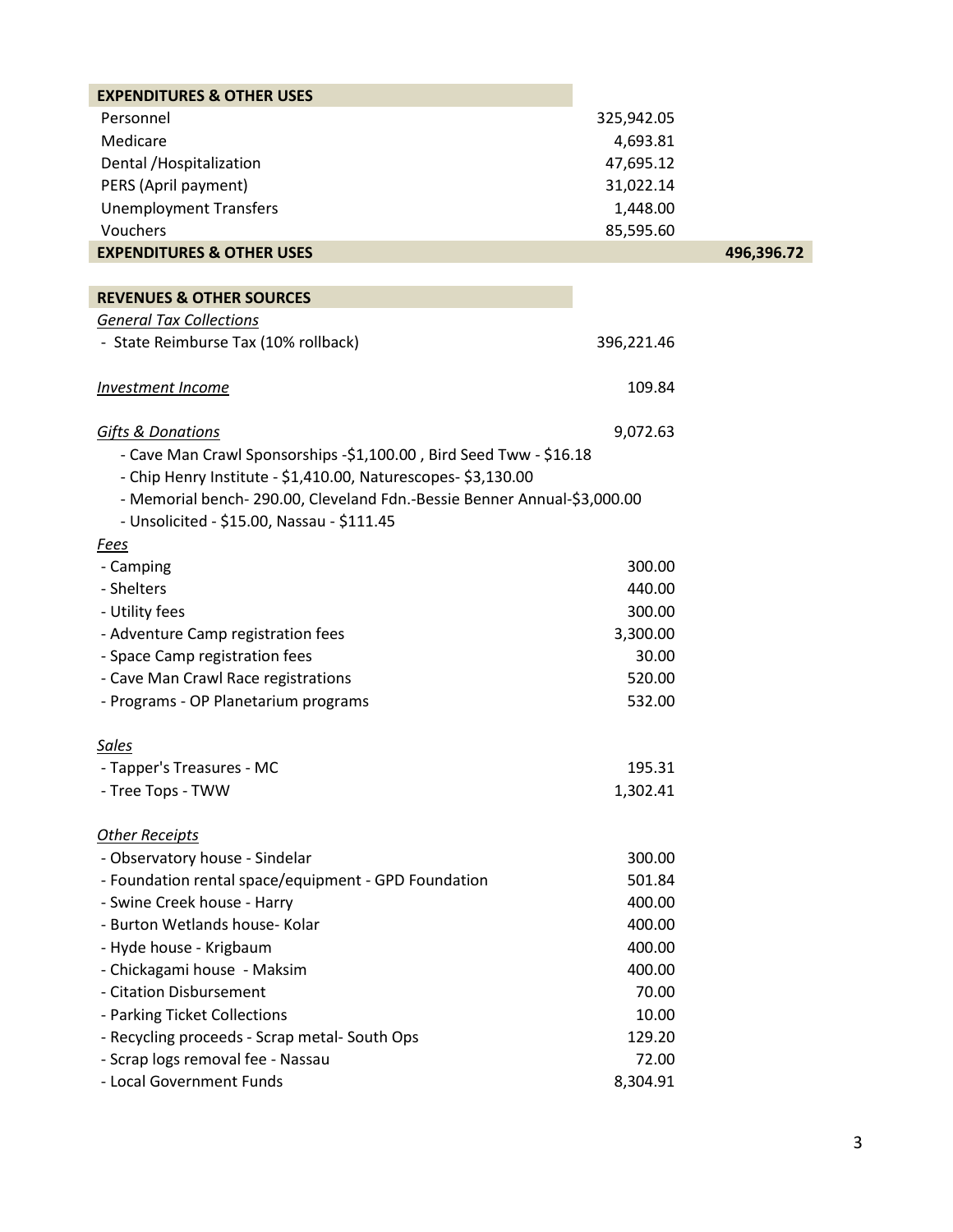| <b>REVENUES &amp; OTHER SOURCES</b>                                     |           | 423,311.60     |
|-------------------------------------------------------------------------|-----------|----------------|
|                                                                         |           |                |
| <b>ENDING FUND BALANCE AS OF MAY 31, 2014</b>                           |           | 6,157,007.39   |
| <b>LAND IMPROVEMENT FUND</b>                                            |           |                |
| <b>BEGINNING FUND BALANCE MAY 1, 2014</b>                               |           | 3,790,103.71   |
|                                                                         |           |                |
| <b>EXPENDITURES &amp; OTHER USES</b>                                    |           |                |
| Vouchers                                                                | 46,905.07 |                |
| <b>EXPENDITURES &amp; OTHER USES</b>                                    |           | 46,905.07      |
|                                                                         |           |                |
| <b>REVENUES &amp; OTHER SOURCES</b>                                     |           |                |
| <b>Investment Income</b>                                                | 60.90     |                |
|                                                                         |           |                |
| <b>Gifts &amp; Donations</b><br>- J.Mandel- Frohring Observation Deck   | 100.00    |                |
|                                                                         |           |                |
| Royalties/In-Lieu Fees                                                  | 373.12    |                |
| - Sunnybrook - \$108.62, Ford-Windsor - \$178.06, Swine Creek - \$86.44 |           |                |
|                                                                         |           |                |
| <b>Other Revenue</b>                                                    | 0.00      |                |
| <b>REVENUES &amp; OTHER SOURCES</b>                                     |           | 534.02         |
| <b>ENDING FUND BALANCE AS OF MAY 31, 2014</b>                           |           | \$3,743,732.66 |
| RETIREMENT RESERVE ACCOUNT                                              |           |                |
|                                                                         |           |                |
| <b>BEGINNING FUND BALANCE MAY 1, 2014</b>                               |           | \$82,418.11    |
|                                                                         |           |                |
| <b>EXPENDITURES &amp; OTHER USES</b>                                    |           | 0.00           |
| <b>Vouchers</b>                                                         |           |                |
| <b>REVENUES &amp; OTHER SOURCES</b>                                     |           | 1.38           |
| <b>Investment Income</b>                                                | 1.38      |                |
|                                                                         |           |                |
| <b>ENDING FUND BALANCE AS OF MAY 31, 2014</b>                           |           | \$82,419.49    |

### **PRESENTATION OF VOUCHERS**

The Board was presented with the vouchers paid during the month of April, 2014 in the amount of \$543,301.79. These vouchers represent the normal day-to-day operational expenses, approved budgeted expenses and payroll.

Mr. Mucci made a request that the pre-paid Vouchers be categorized by type (i.e. utilities, telecommunications, operations) instead of alphabetically. He added that the categorization could begin with broad categories and be further refined going forward.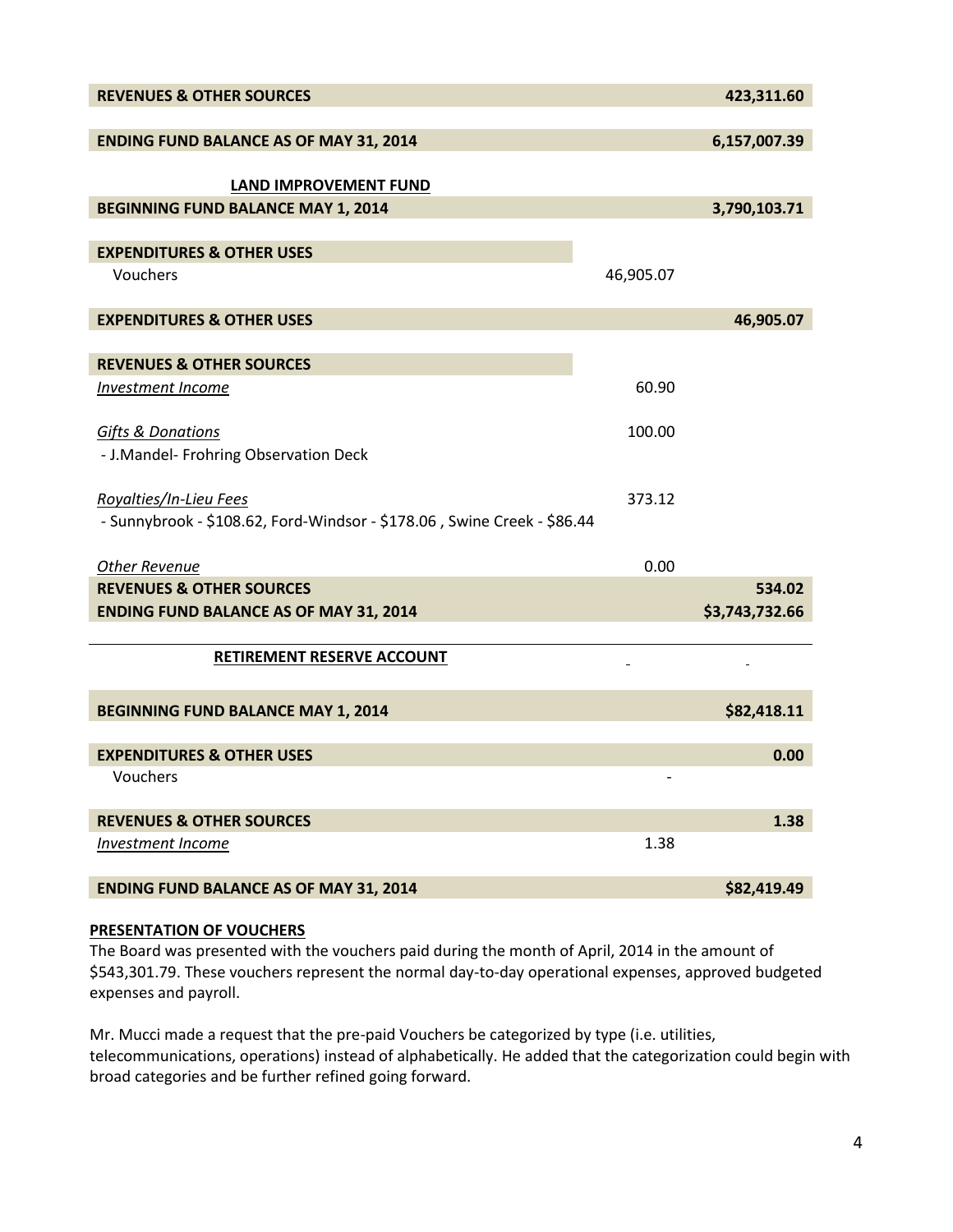# **PURCHASE REQUISITION PRE-APPROVALS**

The Board was presented with a list of outstanding Purchase Requisitions for pre-approval in the amount of \$85,565.00. Mrs. Shumway requested that going forward a running total be provided on the amount paid to Sunbelt Rentals for the roller needs by the Operations Department, to determine if it might be more fiscally responsible to purchase a roller rather than to continue renting one. Mr. Mucci requested and received an explanation on the Winters Leasing requisition.

Mrs. Shumway made a motion to pre-approve the June 2014 purchase requisitions.

Mr. Mucci seconded the motion and after voice vote, the motion was approved 2-0:

| Mr. Mucci    | Yes |
|--------------|-----|
| Mrs. Shumway | Yes |

Mr. Mucci accepted the May 2014 previously paid vouchers into the record.

Mr. Shumway seconded the acceptance and after voice vote, the acceptance was approved 2-0: Mr. Mucci Yes Mrs. Shumway Yes

## **OPEN TO THE PUBLIC**

Mr. Leech of Newbury stated that he understood that the Board was involved with the selection of a third commissioner, and requested an update on when a third commissioner would be appointed.

Mrs. Shumway stated that her scheduled meetings with prospective commissioner candidates were rescheduled due to Judge Grendell's heavy workload. Mr. Mucci stated that he has met with one potential candidate but he does not expect an appointment for the next couple of months. Judge Grendell is giving the appointment much consideration and hopes the appointee will not only fill the remainder of the open term, but possibly continue to serve after that and, as the business of the Park District is continuing and progressing well, there is no sense of urgency. Mr. Leech stated he can appreciate taking time to make a decision, but expressed his displeasure that there has been no action on the appointment for six months as it is a one year term and there are only six months left.

Mr. Augustine of Parkman commented regarding the Pinebrook mitigation credits. He understands that the Pinebrook wetlands are protected from being destroyed, but the Park District is paid for the mitigation credits allowing wetlands to be destroyed somewhere else. Mr. Augustine suggested that the funds received by the Park District from the mitigation credits be used to protect other wetlands in Geauga County. Mr. Mucci inquired if it is possible to shift the monies received towards protection of other wetlands, or if we were limited by the terms of the Agreement. Mr. Oros will review the Agreement. Mrs. Shumway invited Mr. Augustine to visit Frohring Meadows to see what the Natural Resource Management Department has accomplished to create wetlands, adding that it is a significant bird migration area in NE Ohio.

# **GEAUGA PARK DISTRICT FOUNDATION REPORT**

Mr. Frenchie reported that the Geauga Park District Foundation:

- Recently transferred \$162,520 to the Geauga Park District bringing the year-to-date transfers to \$525,000; and
- The Foundation has raised approximately \$600,000 towards the renovation of the Nassau Station and is actively working to raise the balance they have committed to.

Mr. Frenchie further advised that the Foundation is embarking on its annual campaign and planning for their signature fundraising event – Twilight Soiree – scheduled for August  $9^{th}$ . This event will feature 14 individually hosted/sponsored events, with a goal of raising \$25,000, and will culminate at The West Woods for desert and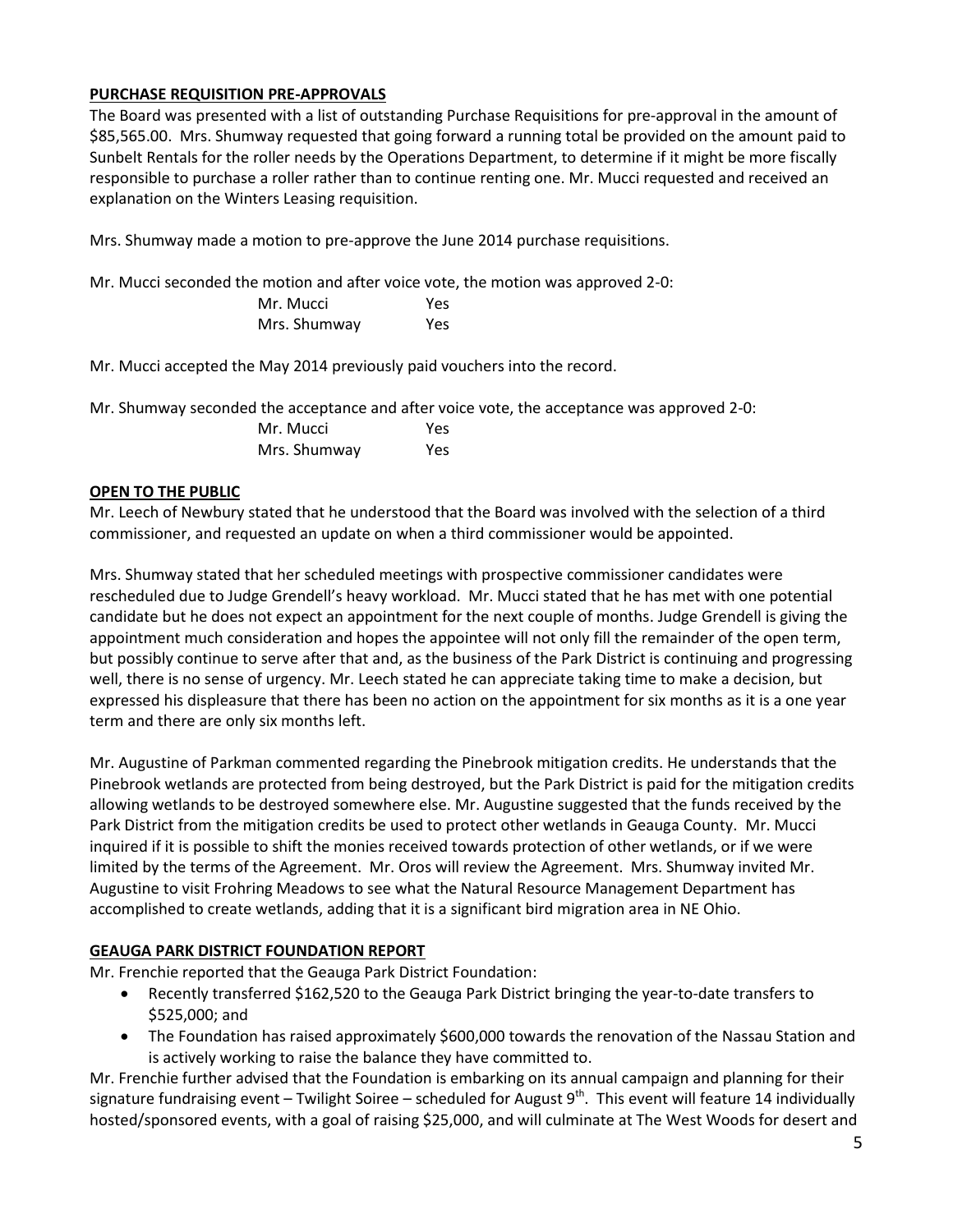entertainment. Hosting/sponsorship opportunities remain and are being coordinated through The Foundation office by contacting Cindi Boehnlein or Bill Frantz. The Foundation hopes to involve several hundred people.

## **2015 TEMPORARY BUDGET**

A summary of the 2015 Temporary Budget was provided to the Board. There were no changes requested by the Board. Ms Pennell advised that the Board will be requested to approve the Temporary Budget at the July Board meeting, and that it will be available for review by the public at the Meyer Center for the two weeks prior to the July Board Meeting. Ms. Pennell requested the Board contact her if they had any questions.

## **PURCHASING GUIDELINES**

The Board reviewed the definition of 'normal daily operations' that was incorporated into the Purchasing Guidelines manual, at the request of the Board at the May Board Meeting.

Mrs. Shumway made a motion to approve Resolution number 13-14, to adopt the Purchasing Guidelines manual as Park District policy.

Mr. Mucci seconded the motion and after voice vote, the motion was approved 2-0:

| Mr. Mucci    | Yes |
|--------------|-----|
| Mrs. Shumway | Yes |

## **PARK DEVELOPMENT PROJECTS UPDATE**

Aaron Young reported that the playground at Orchard Hills Park is installed and in use; contractors have remobilized for the Maple Highlands Trail-Chardon project; Maple Highlands Trail-South is scheduled to remobilize in July; and proposals for design services for Frohring Meadows and Headwaters Park have been sent out. Both Mrs. Shumway and Mr. Mucci have seen the playground and are impressed with the activities provided and the way it fits into the theme of the Park. Mr. Mucci shared Judge Grendell's idea of having a Park-sponsored event inviting the public to experience the new playground with their children and enjoy a picnic.

### **FLEET ASSESSMENT- PLANNING**

Matt McCue provided the Board with recommendations for an "ideal fleet". The memo included an implementation plan, i.e. identification of: pool vehicles, individually assigned vehicles, vehicles to dispose of, vehicles to acquire and current vehicles that should be transferred to other departments for better utilization. There were no changes to the current vehicle uses/needs by the Ranger Department as they were requested to submit their fleet assessment directly to the Board. The Board asked and received satisfactory answers to numerous questions.

The Board stated they would like the Park District to move forward with the presented recommendations. The vehicles ear-marked for disposal/auction in 2014 will be included in the July 2014 Surplus property report. Mr. Mucci stated that this proposal will save the Park District money over the long term, and provide effective use of its vehicles.

### **PARK UPDATES**

Recreational Additions/Improvements: Mr. Oros stated that the public is starting to enjoy the horseshoe pits, bocce ball courts, soccer goals and tether balls installed in various parks by our operations and construction crews. Brett Bellas advised that volleyball courts are being started this week followed by the installation of backstops. The fishing pier approved for Bass Lake was delivered damaged, and pending receipt of the replacement part, will be installed next week with completion of all projects ending with the installation of the fishing pier at Beartown.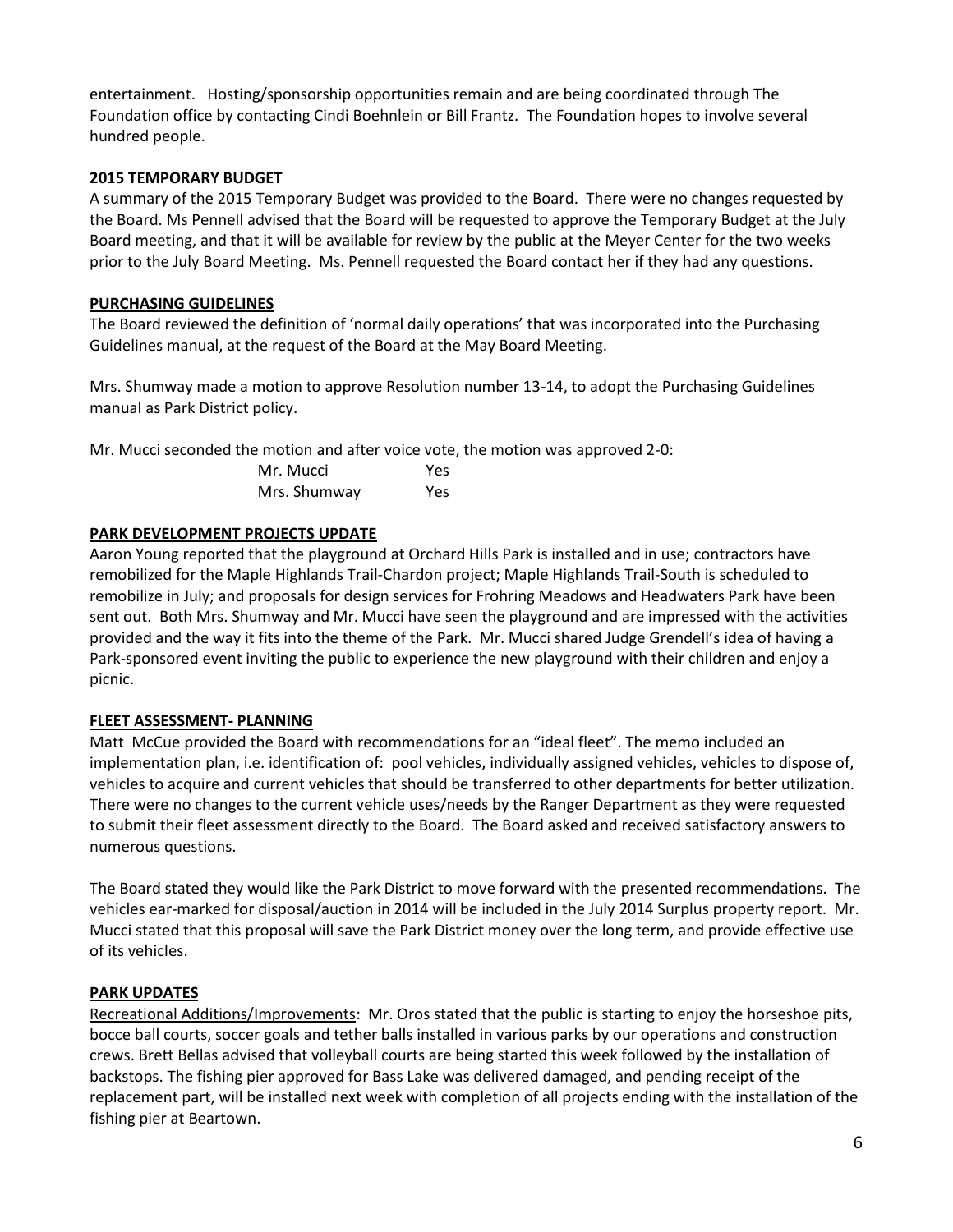## **COMMENT FROM THE PUBLIC**

Larry Veasey of Parkman Township inquired as to when the Maple Highlands Trail South project would start back up, why the new section could not be paved and what the additional \$69,000 cost (posted on GPD website) was for. Mr. Young advised the project will reconvene in July and that the additional monies were from the project contingency portion of the budget and were needed due to the fact that the project carried over to year-two. Mr. Veasey asked if there was a possibility of the Park District working with the Village of Middlefield to re-configure the trail to include a paved section and section for buggies so that the trail could be better utilized to include rollerblading, bike coasting and accommodate those in wheelchairs. Mr. Young advised that the original plans for the trail were for a paved section and a stone section, and that the project is being implemented based on what was approved by prior Park Administration - a 12 foot wide aggregate trail. The Board stated that it will take the suggestion under consideration and that it has received communication from the Village of Middlefield and is open to talking to with them.

## **PARK UPDATES**

Parking Access – Hunting Program: Mr. Oros distributed information to the Board providing them with a cost estimate of \$600 for material (culvert pipe and stone), per Park Property, which would provide public parking for 3 hunters per property. Mrs. Shumway inquired as to how the Park District determined which properties were most suited for additional hunting. Mr. Pira explained that larger parcels provide more hunting opportunities for the public, allowing two week or month-long hunting slots. There were discussions on the timeline for hunter applications, qualifying, and length of permit. The Board requested a comprehensive plan be prepared and submitted to the Board for review to include prioritization of the top three Parks that will best serve the most hunters, help control the deer density and a determination if the project can be completed in-house or if outside contractor help will be required. Upon review by the Board and recommendation by Mr. Oros, the projects can go forward.

Observatory Park Trails and Permits: Mr. Oros advised that the Observatory Trail project permits from the Army Corp. of Engineers have been delayed due to the U.S. Fish and Wildlife Service becoming involved regarding the removal of additional trees which they feel may affect nesting of the endangered Indiana Bats. Mr. Pira advised that a bat survey is scheduled for June  $12^{th}$  and  $13^{th}$ , and based on a positive outcome, the permits could be issued the week of June  $16<sup>th</sup>$ . The Board suggested that assistance from State of Ohio Congressmen and Senators be pursued should additional permitting delays arise from the outcome of the bat survey. Mr. Pira will provide an update on permitting after the surveys are conducted.

Mrs. Shumway inquired how the delay in permitting affects the completion of the trails. Mr. McCue advised that if the permits are issued next week the contractor should still be able to complete the connector trail by mid-October.

# **FLEET ASSESSMENT – RANGERS**

The Board was provided with a fleet assessment and recommendation from the Ranger Department. Mrs. Shumway inquired if daily scheduling of Park patrols took into consideration distance from a Ranger's home to the closest park. Ranger Sloan, project manager for the fleet assessment, stated that Rangers are not scheduled to start patrols in a specific park; they start their day in areas/parks that they are aware of needing patrol and proceed to other areas as needed. Mr. Mucci requested explanation on why the studies cited were for large urban centers rather than rural parks and if they had any studies for rural areas. Ranger Sloan stated that these studies were used for comparison because the GPD Ranger department is multi-jurisdictional and can service not only the Parks, but can support other law enforcement agencies throughout all of Geauga County (405 square miles), making the area of patrol/jurisdiction larger than just Park District property. The studies were also used because of the efficient way vehicles were utilized, resulting in cost savings, via a takehome vehicle program. Mrs. Shumway inquired as to the average number of hours Rangers spent in cars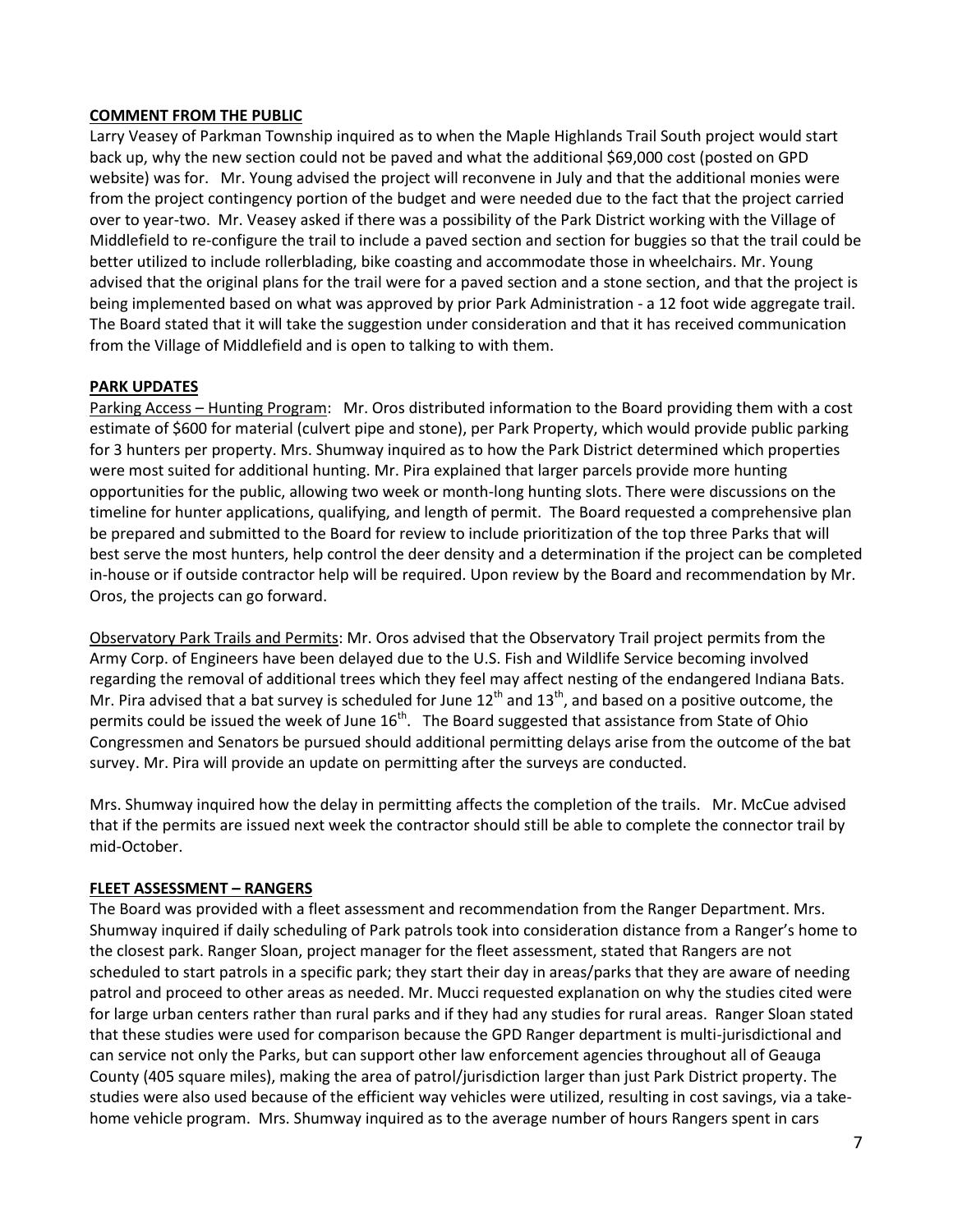versus walking Parks. Ranger Sloan stated that Rangers try to patrol by foot as much as possible, but stay relatively close to their vehicle in case of emergency calls. Sgt. Frantz confirmed that all Rangers are encouraged to get out of their cars and interact with the public.

# **CAVEMAN CRAWL**

John Oros provided an update advising there were 417 registered runners and 600 plus visitors to The West Woods Nature Center. It was a successful event.

# **SUPERVISOR'S REPORT**

Mr. Mucci stated that the information provided in the Naturalist Department report was phenomenal informing that 3,440 people attended programs in the Month of May, with one taking place almost every day of the month. He wanted to recognize the hard work of the Naturalist Department and feels that the acceptance and participation of these programs by the public is one of the things that makes this park district special. Mr. Mucci encouraged the Development Department to share the preliminary Nassau Interpretive Plan and information on the success of the other programs with the Foundation to utilize when fundraising. He further stated that promotion of the positive information on park attendance and programming may help stop some of the negative chatter that the Park District is floundering and suggested that donor cultivation be integrated with Naturalist programs. Ms. Gottsegen agreed that getting people to the programs makes a big difference, and they do so as much as possible.

Mr. Mucci asked what PFS stood for in Finance's report, with Ms. Pennell advising it stands for Performance Feedback Summary, the Park District's name for employee evaluations.

Mr. Mucci asked Mr. Lombardy, IT Manager, how the strategic review of the Park District's IT infrastructure is progressing. Mr. Lombardy stated that he has made contact with Windstream, and is waiting for a report from them on whether sufficient bandwidth is available, and if so the associated cost to make the Park District its own hub.

Mrs. Shumway made note that she is thrilled to hear that the Park District is hosting a camp day specifically for CASA kids and asked Ms. Gottsegen to elaborate. Ms. Gottsegen stated that a grant was received from the Friends of Casa, and that the plan is to be good stewards of the grant by using it to benefit CASA kids and that work is being done towards finding effective ways to reach this population. Ms. Orvis confirmed the CASA camp day is scheduled and that the Park District is working with Ms. Christine Folz of CASA to bring it all together. Results of the CASA camp day will be reported back to Friends of CASA.

# **SUPPLEMENTAL APPROPRIATIONS-BUDGET AMENDMENT #5 – RESOLUTION No. 12-14**

The Board was requested to approve Resolution No. 12-14, Supplemental Appropriations Budget Amendment No. 5 to the 2014 Budget, to add additional appropriations into the General Fund and Land Improvement Fund in the amounts of \$62,350.00 and \$75,000 respectively, to include:

# *General Fund*

# *\$25,000.00 - Contracts - Projects Account* **(6017-057-00-601)**

- To replace appropriations used to open contracts for Reminger Co LPA and Buckingham Doolittle & Burroughs in the amount of \$10,000 each for specialized legal services.
- To replace \$5,000 in appropriations used to approve a purchase requisition for Shale Construction Services for grinding of trails at Orchard Hills.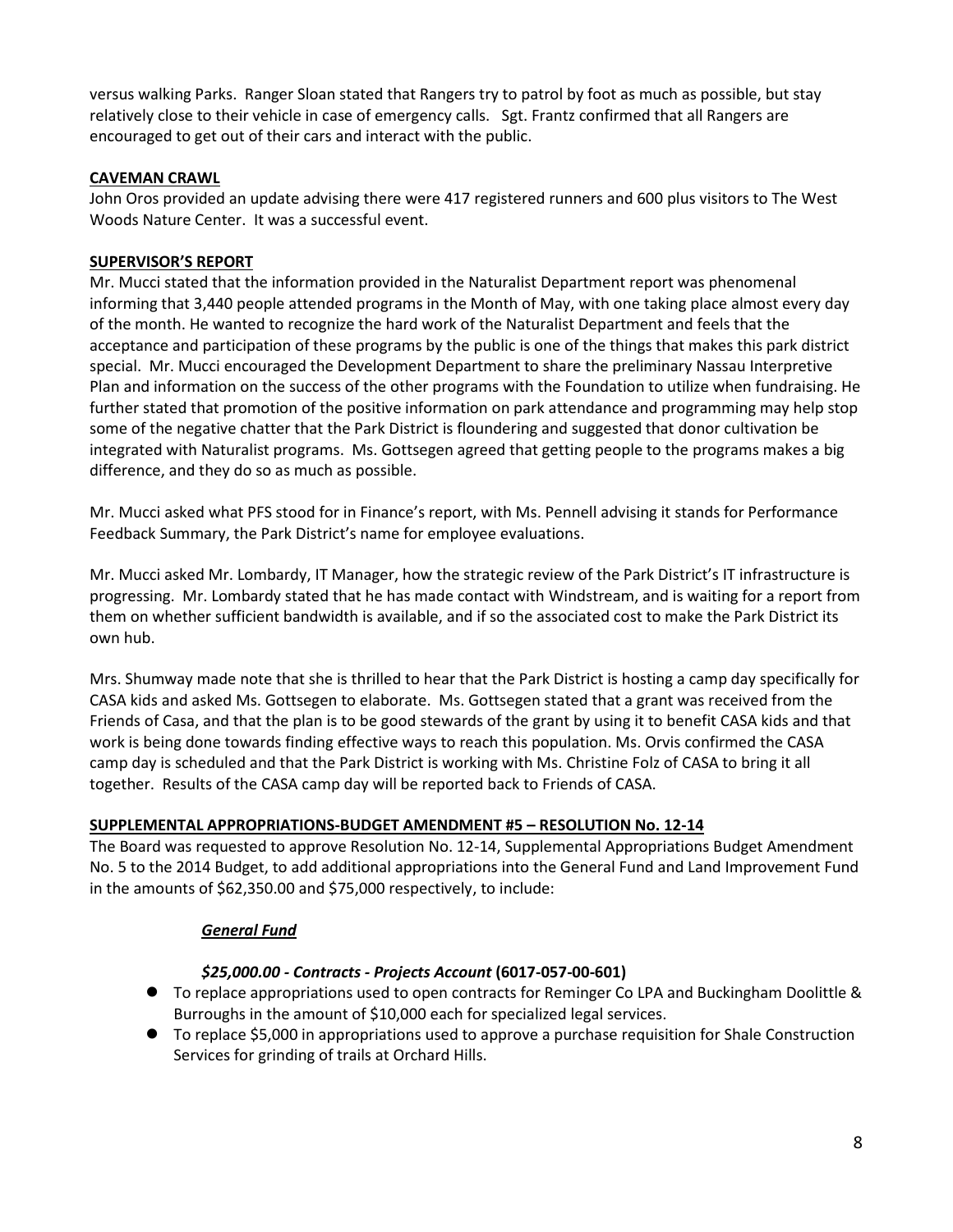# *\$37,350.00 - Equipment Account* **(6017-057-00-801)**

 To replace \$35,000 in appropriations used to open contract for Junction Auto to purchase a 2014 Dodge truck for the Natural Resource Management department and to replace \$2,350 in appropriations used to approve a purchase requisition for Sunbelt Rental for a track hoe rental to be used during the excavation of Orchard Hills trails.

Total budget appropriations (including carryover encumbrance appropriations) for the General fund after these additions will be changed to \$6,160,973.59 for the 2014 Fiscal year.

## *Land Improvement Fund*

## *\$75,000.00 - Contracts - Projects Account* **(6015-057-00-601)**

Add additional appropriations for the design services necessary to move forward with the 2015 projects planned at Headwaters and Frohring Meadows.

Total budget appropriations (including carryover encumbrance appropriations) for the Land Improvement fund after these additions will be changed to \$1,194,930.22 for the 2014 Fiscal year.

Mrs. Shumway made a motion to approve Resolution No. 12-14, to add additional appropriations into the General Fund and Land Improvement Fund in the amounts of \$63,350.00 and \$75,000.00, respectively.

Mr. Mucci seconded the motion and after voice vote, the motion was approved 2-0:

| Mr. Mucci    | Yes |
|--------------|-----|
| Mrs. Shumway | Yes |

### **SURPLUS PROPERTY**

The Board was asked to approve the following as Surplus Property:

| Inventory No. | <b>Description</b>                    | Starting Bid |
|---------------|---------------------------------------|--------------|
| 1913 V        | 2005 Ford Explorer-GV 5945            | \$2,500.00   |
| -             | Sharp AR-M237 copier (item defective) | \$50.00      |

Mrs. Shumway made a motion to approve the items declared surplus as presented.

Mr. Mucci seconded the motion and after voice vote, the motion was approved 2-0:

| Mr. Mucci    | Yes |
|--------------|-----|
| Mrs. Shumway | Yes |

### **QUESTIONS FROM THE PUBLIC**

Mrs. Shumway asked if there were any questions from the public that have not been addressed. There were no questions from the public.

# **COMMISSIONERS TIME**

Mr. Mucci stated that the Bylaws require any changes to the Bylaws be submitted in writing during the meeting prior to the meeting in which they will be voted on. Mr. Mucci advised that the Board has made several revisions to the Bylaws and reviewed some of the changes: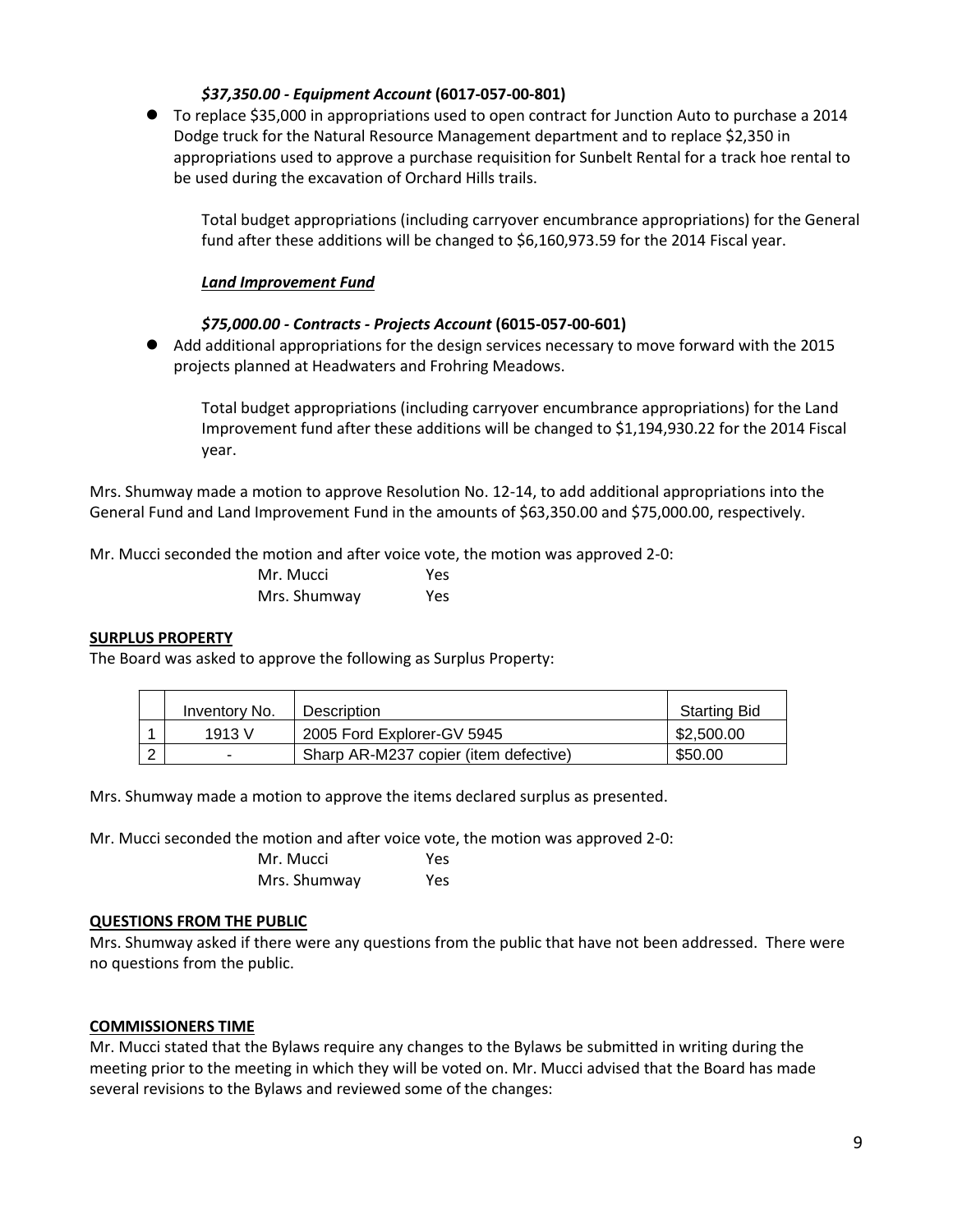Article I – Statement of Purpose

- Will keep "conserve, preserve and protect the natural features of Geauga County"
- "To provide outdoor recreational experiences to our residents of every age, every ability, and at all times of the year" will be added. Mr. Mucci added that he wanted to highlight this phrase and call out Aaron Young, who brought the phrase up and kept it in focus during a work session. He and Mrs. Shumway feel that putting this phrase in our Statement of Purpose portion of our Bylaws captures where the Board wants to be, as there are taxpayers of every age and every ability who want to use our Park at all times of the year.
- "Portions of the Park areas may be physically developed for recreational use as needed to meet the recreational needs of Geauga County residents and portions may be preserved in their natural state for future generations" will be added and provides a balance.

Mr. Mucci further stated the rest of the changes more clearly define that the Executive Director is accountable to the Board, and the Board is not accountable to the Executive Director. Mr. Mucci advised that he had final drafts and marked up copies available for review. Mrs. Shumway added that a lot of the changes are requiring Board approval on items, such as the change that has been implemented requiring Board approval on vouchers prior to spending money rather than the Board acknowledging that the money was spent. She added that the other change to Article I was amending the Park District Mission, which was changed by a past Board, back to the original mission.

Pursuant to Article XX of the Board of Park Commissioners Bylaws, Mr. Mucci put forth a proposal for consideration to amend the following Articles of the Bylaws as outlined below:

# **ARTICLE I STATEMENT OF PURPOSE**

The Geauga County Park District (Geauga Park District) was established in accordance with Section 1545 of the Ohio Revised Code. Geauga Park District was created to conserve, *preserve and protect* the natural resources of the State, including forests, fields, streams, lakes and wetlands, and the plants and animals which live in these habitats. The Mission of the Geauga Park District is to preserve, conserve, and protect the natural features of Geauga County and to provide outdoor recreational experiences to our residents visitors that exceed their expectations of every age, every ability and at all times of the year. A small percentage of some of the park *Portions of the Park* areas may be physically developed for recreational use *as needed to meet the recreational needs of Geauga County residents and portions may be preserved in their natural state for future generations.* and when this is not in conflict with the objectives of protection and conservation. The development of visitor facilities shall not conflict with the primary objectives of preservation, conservation, and protection.

# **ARTICLE II OFFICERS**

The officers of this board shall consist of a President and Vice President, who shall be elected by the Park Board annually at the first meeting in January, each to serve until his or her successor is elected.

The Park Board shall appoint the Executive Director, the Deputy Director, if any, and legal counsel*, and the* The Executive Director shall serve as Secretary to the Park Board.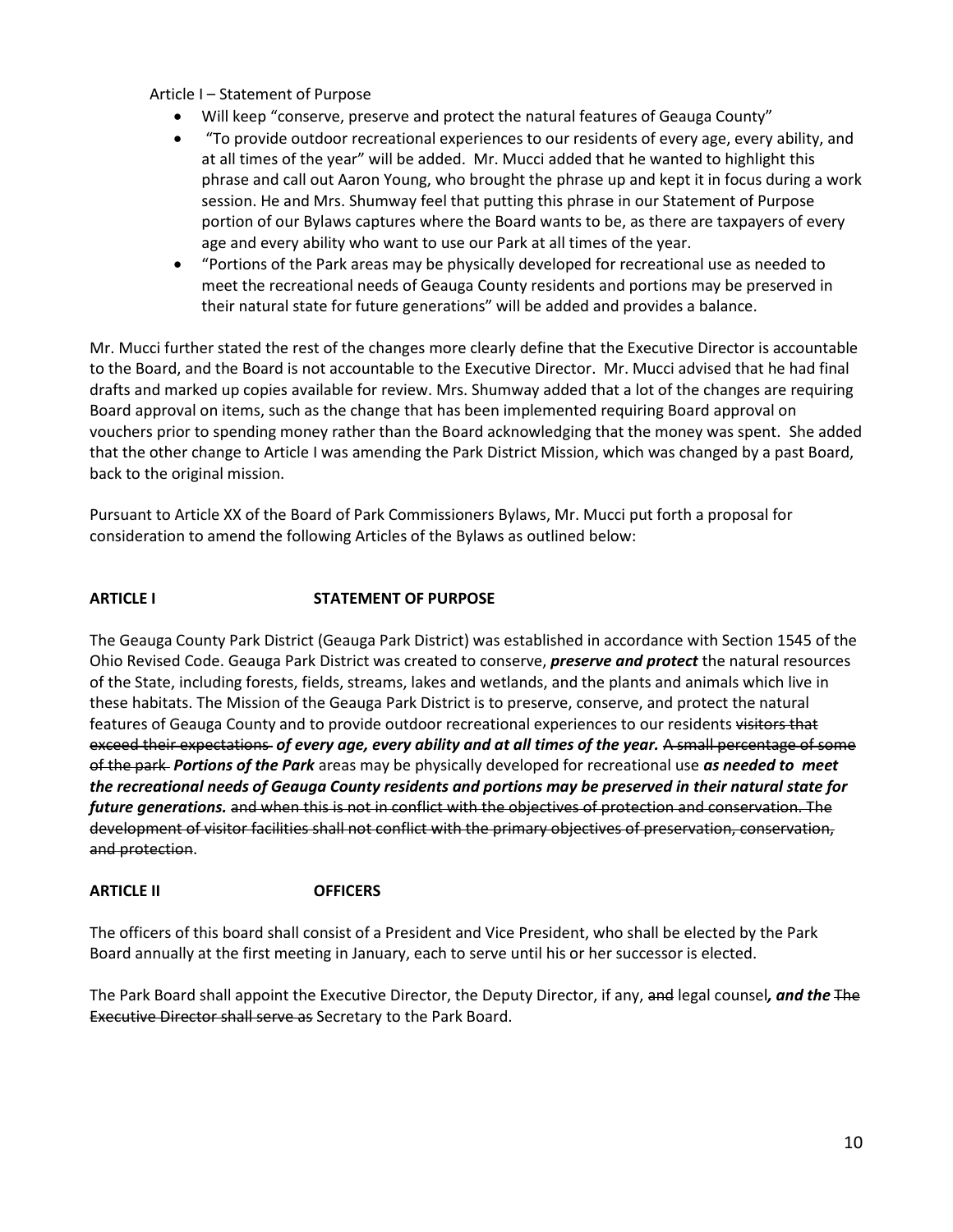# **ARTICLE III DUTIES OF OFFICERS**

The President shall preside at all meetings of the Park Board and, with the consent of the Park Board, shall appoint all committees of the Park Board. In the absence or disability of the President, the Vice President shall serve in the place of the President.

The Executive Director shall be the Chief Executive Officer of the Geauga Park District. In the absence or disability of the Executive Director, the Deputy Director shall serve in the place of the Executive Director. In the absence of both the Executive Director and the Deputy Director the park board will appoint a temporary replacement for the Executive Director.

The Executive Director, serving as Secretary to the Park Board, shall make an accurate and permanent record of the proceedings of the Park Board and affix his or her signature thereto after the proceedings have been approved by the Board. The Executive Director, his/her designee, or the Deputy Director shall designate all vouchers that are *submitted to the Park Board for* approved *approval before* for payment, shall designate all checks to be signed or stamped payable to Geauga Park District, shall deposit to the credit of Geauga Park District all monies received, shall sign all legal documents for and on behalf of the Board, and shall be the proper person to certify any action of the Park Board.

# **ARTICLE IV REGULAR SESSIONS**

The regular sessions of the Park Board shall be held once a month on a regular day and at a regular time, unless otherwise ordered by the Park Board. When said regular session day falls upon a legal holiday, the regular session shall be rescheduled by the Park Board. The day and time of regular sessions shall be determined by action of the Park Board.

### **ARTICLE V SPECIAL SESSIONS**

Special Sessions of the Park Board shall be held upon call of the President. The Executive Director may request a special session of the Park Board *upon approval by the President*. A quorum of Board members must be present to conduct a special session and to conduct any business. Notices of special sessions shall be given by telephone to, mailed to or personally served on, each Board member at least forty-eight hours before the time of such session. If any member of the Park Board is out of the County, or otherwise unreachable, for a period of at least forty-eight hours before such special session, failure of such member to receive notice of a special session shall not invalidate such session or any of its proceedings.

# **ARTICLE VI EMERGENCY SESSIONS**

Emergency sessions of the Park Board may be held upon call of the President or Executive Director, or upon request to the Executive Director by two members of the Park Board. Notices of emergency sessions shall be given by telephone or personally served on each member at least one hour before the time of such session.

# **ARTICLE VII EXECUTIVE SESSIONS**

The Park Board may hold an executive session only after a majority of the Board determines, by a roll call vote, to hold such a session and only during a regular, special or emergency meeting and only for the purposes as set out in the Ohio Revised Code Section 121.22.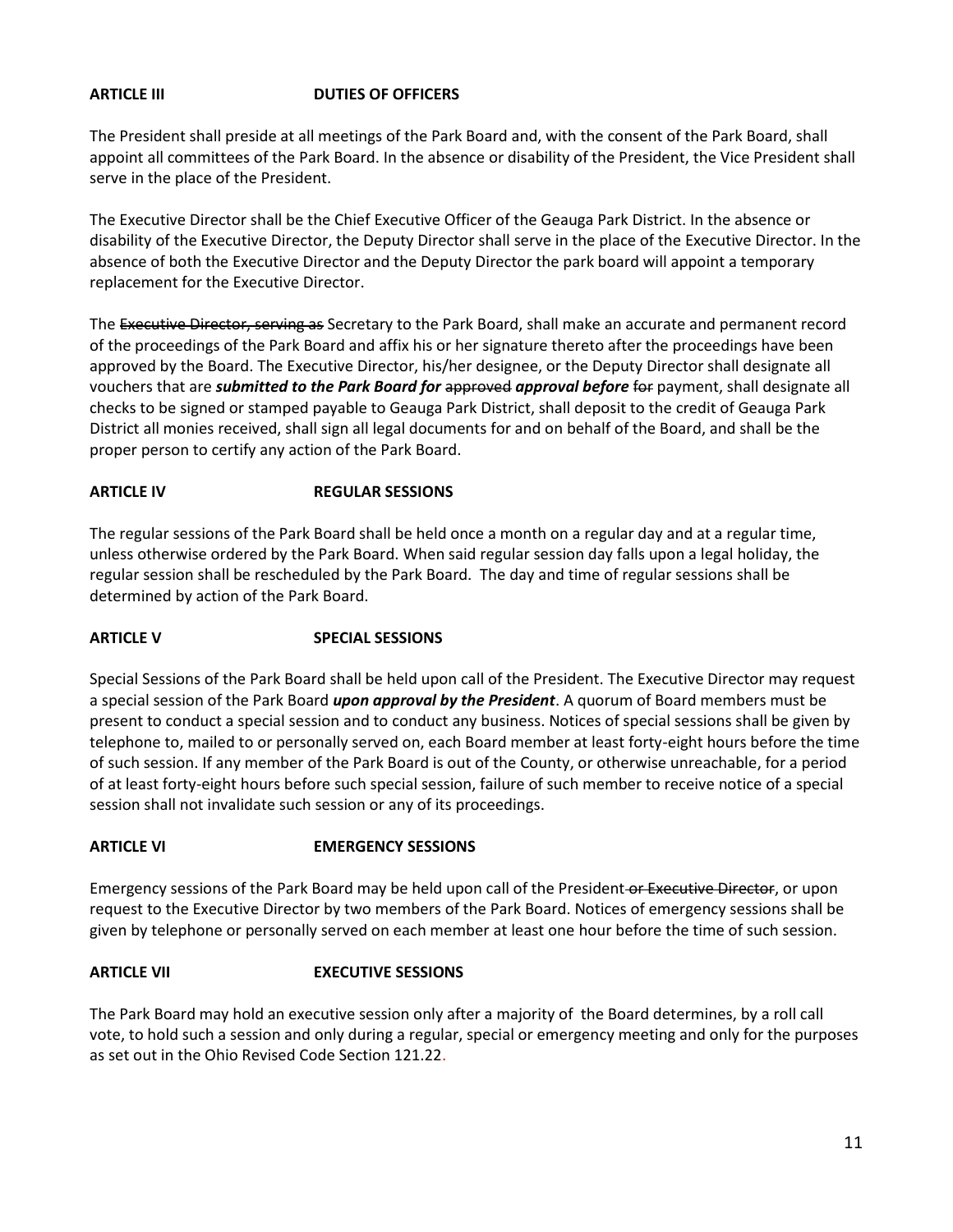## **ARTICLE VIII QUORUM**

A majority of serving Park Board members shall constitute a quorum of the Park Board for any session. Action of the Board may be by motion or resolution. The affirmative votes of a majority of members shall be necessary to adopt any motion or resolution. All votes shall be taken by call of the roll and answered by yes or no or abstain. Votes to abstain shall not be counted. Roll shall be called in descending order of the respective members' terms.

## **ARTICLE IX PUBLIC MEETINGS**

The Park Board shall perform its business, including the adoption of resolutions and motions, at public meetings held and conducted in accordance with applicable provisions of the Ohio Revised Code and these Bylaws. The current edition of Roberts Rules of Parliamentary Procedure shall govern the proceedings of the Park Board when not expressly covered or provided for herein.

## **ARTICLE X PUBLIC RECORDS**

An accurate and permanent record of the proceedings and minutes of all sessions, regular or special, shall be kept and entered in a book to be known as the Journal of Proceedings and the records of each session in the Journal of Proceedings shall be and constitute the only evidence of the acts of the Park Board at such sessions when signed at the end of the record of such session by the presiding officer and Executive Director. The Executive Director shall be the official custodian of all records of the Park Board.

## **ARTICLE XI PAYMENT OF BILLS AND OBLIGATIONS**

All vouchers in payment of bills shall be certified by the Executive Director, Deputy Director, or the Executive Directors' designee. Expenditure Vouchers and Payroll Vouchers shall be approved and certified to the Geauga County Auditor by the Executive Director, Deputy Director, or the Executive Directors' designee, and shall *be approved prior to payment by the Park Board. The Park Board, may, at its discretion, designate a threshold level upon which approval may be granted by the Executive Director or Deputy Director. This discretion may also be given for purposes of payment amounts over the threshold level that are determined by the Executive Director to constitute an emergency or urgent need that, if delayed, could cause substantial harm to the current operations of the Park District. All approvals of emergency or urgent payments shall only be made after discussions with the President and shall be presented for discussion at the next public meeting of the Park Board.* at the next regular session be entered into a resolution ratifying payment of bills. The list of vouchers may be included in the Journal of Proceedings by reference.

The payment of bills shall not include any voucher which has not been first approved by the designated employees of the Park Board as to the quantity, quality, price, and the legality of the claim. The resolution acknowledging payment shall indicate, the payee, in general the material or services furnished and the amount to be paid.

### **ARTICLE XII CONTRACTUAL RELATIONSHIP, BOARD APPROVAL**

No contract, agreement, deed, option or other document or action creating any right or obligation, contractual relationship from, in or to the Park Board shall be executed, given, transferred, assigned, delivered, accepted or received on behalf of the Board except with the approval or authorization of the Park Board. <del>, unless same</del> has been approved in the annual appropriations, and/or unless it is not covered by the competitive bidding requirements of ORC 307.86. The Executive Director, his/her designee, or the Deputy Director have authority to execute change orders on existing goods or services of approved annual appropriations and other contracts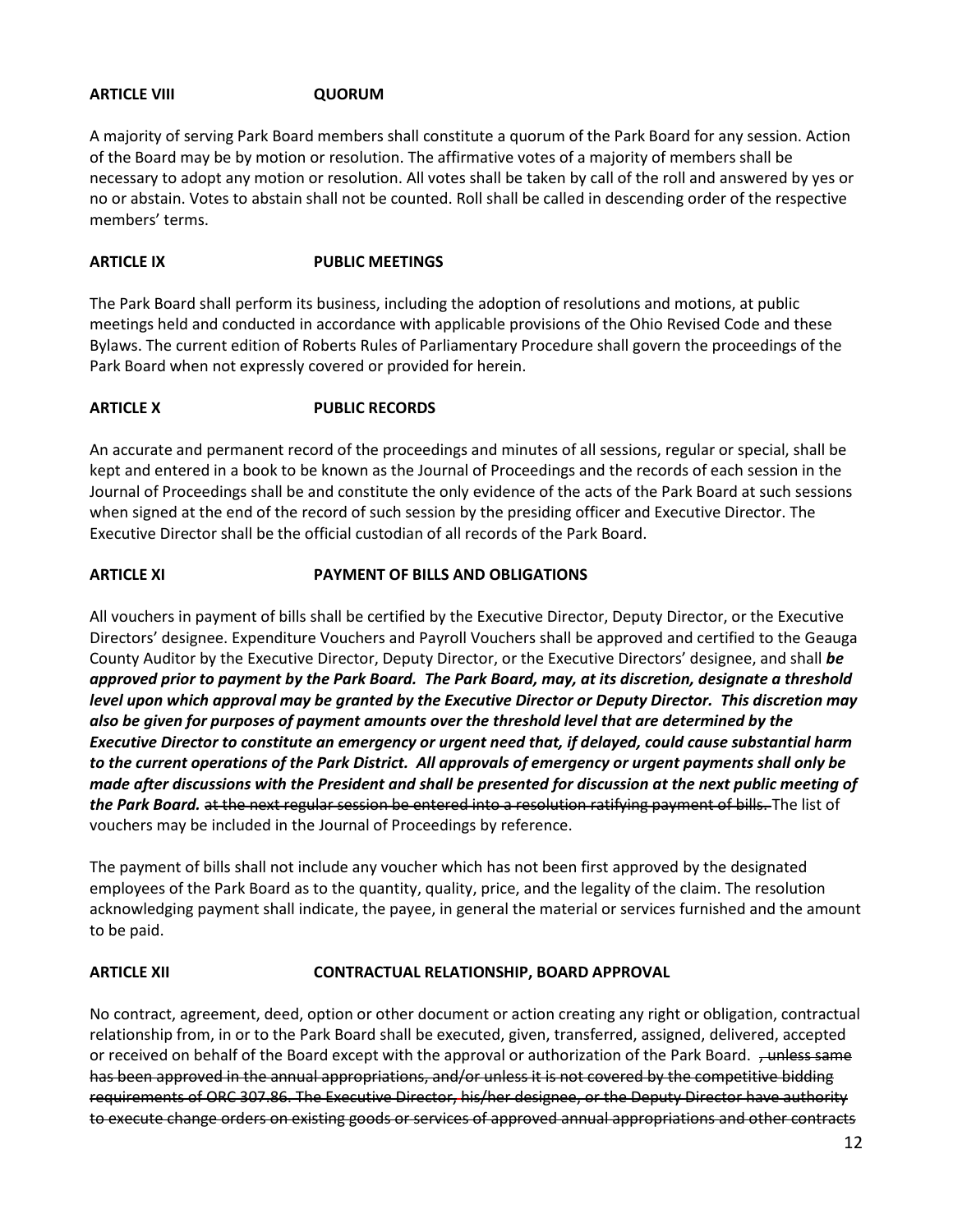not covered by the requirements of ORC 307.86 to the extent they do not exceed the approved budgeted amount.

# **ARTICLE XIII CONTRACTING SPECIAL SERVICES**

In hiring or contracting for professional, technical, consulting, or other special services, the Park Board may, after considering the competence, ability, and availability of any person, firm, or corporation, and *with or without* the recommendation of the Executive Director, *may* approve the hiring of any such person, firm, or corporation and authorize a contract therewith. Such contract may be in the form of a proposal submitted to the Executive Director *Park Board* by such person, firm, or corporation.

## **ARTICLE XIV EXECUTIVE DIRECTOR, AUTHORITY TO PURCHASE**

The Executive Director is authorized to purchase equipment, supplies, or services without prior approval of the Park Board if the cost of the items of equipment, supplies or services, alone or combined for a single common project, does not exceed the annual appropriations, and/or is less that the amount required for competitive bidding under ORC 307.86. The Executive Director shall report such expenditures to the Park Board at the next meeting.

## **ARTICLE XV** *XIV* **REMOVAL OF RECORDS**

No paper or document belonging to the permanent files of the Park Board shall be taken from the park office except by the Executive Director or Deputy Director, without the written request *approval* of a majority of the members of the Park Board, or upon legal process.

# **ARTICLE XVI** *XV* **COMMUNICATIONS PRESENTED TO THE PARK BOARD**

All petitions, applications, and communications intended for the consideration of the Park Board, other than those presented or requested by members of the Board, must be in writing and shall not be considered or acted upon by the Park Board unless placed in the hands of the Executive Director at least two hours before the session of the Board meeting *and presented to the President of the Board.* The Park Board may grant exceptions to such requirements on a case by case basis.

### **ARTICLE XVII** *XVI* **SESSION AGENDA**

The meeting Agenda of the Park Board shall be prepared, following a discussion prior to the regular meetings, between the ranking official of the Geauga Park District staff and the President of the Board. The meeting agenda should provide for ample time for public input into the business of the Park Board consistent with the timely and efficient consummation of official Park Board business. Adjustments to the published agenda are allowed at the discretion of the President of the Board or a majority of the Commissioners of the Board present. The following topics should be considered for inclusion onto the agenda:

- 1. Roll Call
- 2. Pledge of Allegiance
- 3. Adoption of Agenda
- 4. Approval or amendment of minutes of the previous meeting
- 5. Introduction of Guests
- 6. Presentation of Financial Statement
- 7. Presentation of Vouchers
- 8. Communications to the Park Board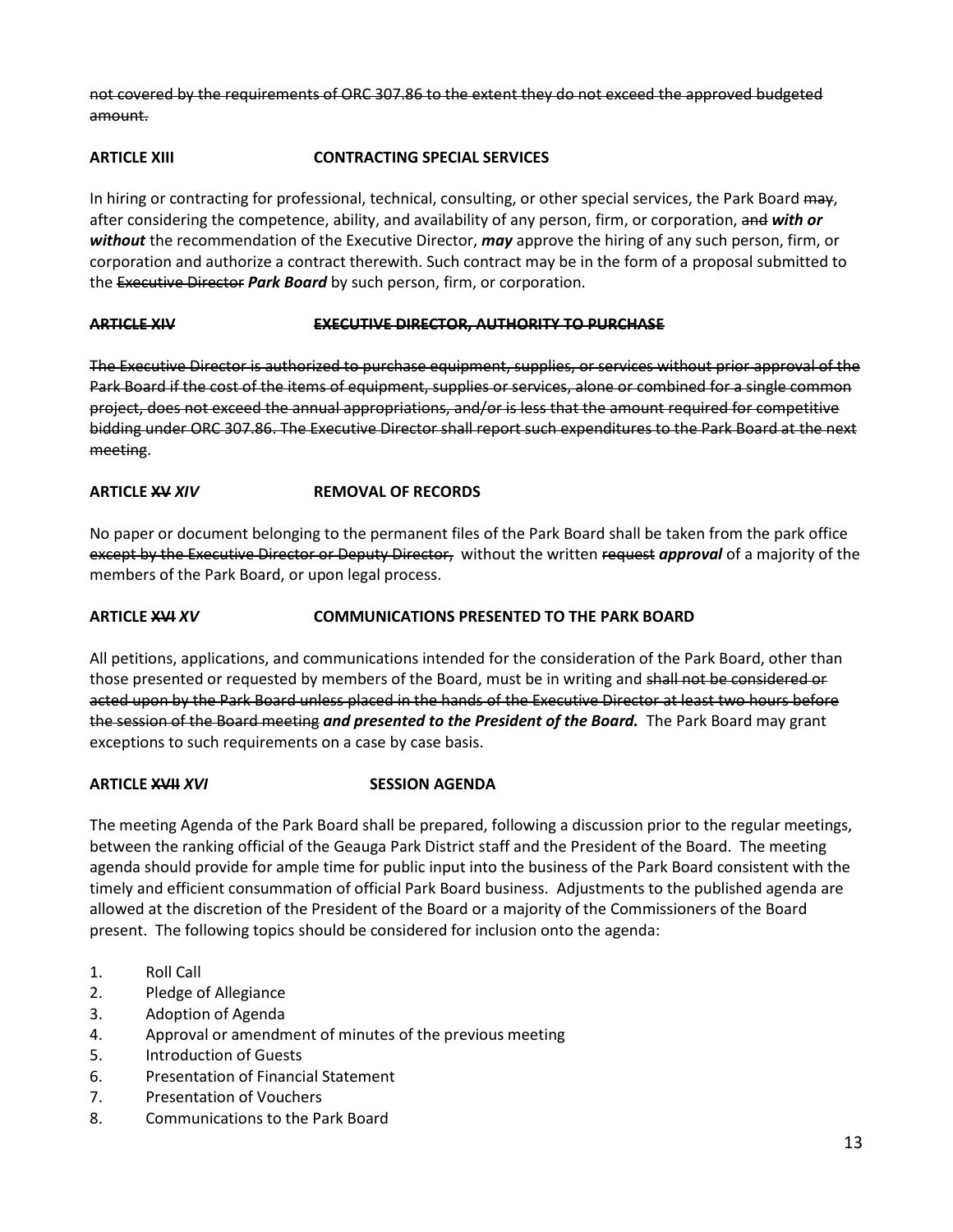- 9. Open to the Public
- 10. Unfinished Business
- **11.** New Business

### **ARTICLE XVIII** *XVII* **STAFFING AND COMPENSATION SCHEDULE**

The Executive Director shall be responsible for all hiring, promotions, demotions, or terminations and shall establish the rate of pay for any individual employee who is hired, promoted, or demoted according to park district compensation schedules or other established policy. The Board will be involved *responsible for* with *the* hiring/interview process for the positions of Deputy Director and Director. Any adjustments to compensation for employees must be first approved by the Board.

The establishment of a new position, or restructuring affecting managerial or supervisory employees, shall first be approved by the Board prior to implementation by the Executive Director. The Board retains the right to review and approve any terminations or demotions determined by the Executive Director.

## **ARTICLE XIX** *XVIII* **COMMITTEES**

The Board may create committees. Appointment to committees shall be by an affirmative vote of a majority of the Board.

# **ARTICLE XX** *XIX* **AMENDMENT OF BYLAWS**

These Bylaws may be amended at any regular meeting of the Board by an affirmative vote of a majority of the Board, provided that the amendment has been submitted in writing for consideration at the previous regular meeting.

# **ARTICLE XXI** *XX* **CONFLICT OF INTEREST**

All members of the Board of Park Commissioners ("Commissioners") shall endeavor to conduct themselves in Geauga Park District matters according to the highest ethical standards and shall strive to avoid even the slightest appearance of impropriety. In that regard, Commissioners shall not – either directly or indirectly – derive a personal profit or advantage from their positions as Commissioners, in that the prime obligation of a Commissioner is to the Geauga Park District and not to himself or herself. No contract or business relationship shall be entered into between the Geauga Park District and a Commissioner or any entity in which that Commissioner or his or her family have significant interest, unless the material facts of the relationship and transaction are disclosed or are made known to the Board and a majority of the disinterested commissioners specifically authorize the contract or business relationship. Commissioners shall generally abstain from discussing at a meeting, or voting upon, any matter in which they, their immediate family members or any entity in which they have significant interest, have a personal financial interest in that outcome. No Commissioner shall solicit personal favors or exert—direct or implied—influence on any Geauga Park District employee in order to gain business or personal favors for himself. If a Commissioner believes that he or she may have a conflict of interest in some other way, that Commissioner must disclose such to the Board. Every Commissioner shall strive to put the interests of the Geauga Park District above any personal considerations to benefit himself, herself, family, or others.

### *ARTICLE XXI ACTIVITIES*

*Subject to limitations and revisions by the Park Board, persons may partake of any activity within the Park which is expressly allowed by the Park District in its Constitution and Bylaws and/or Rules and Regulations.*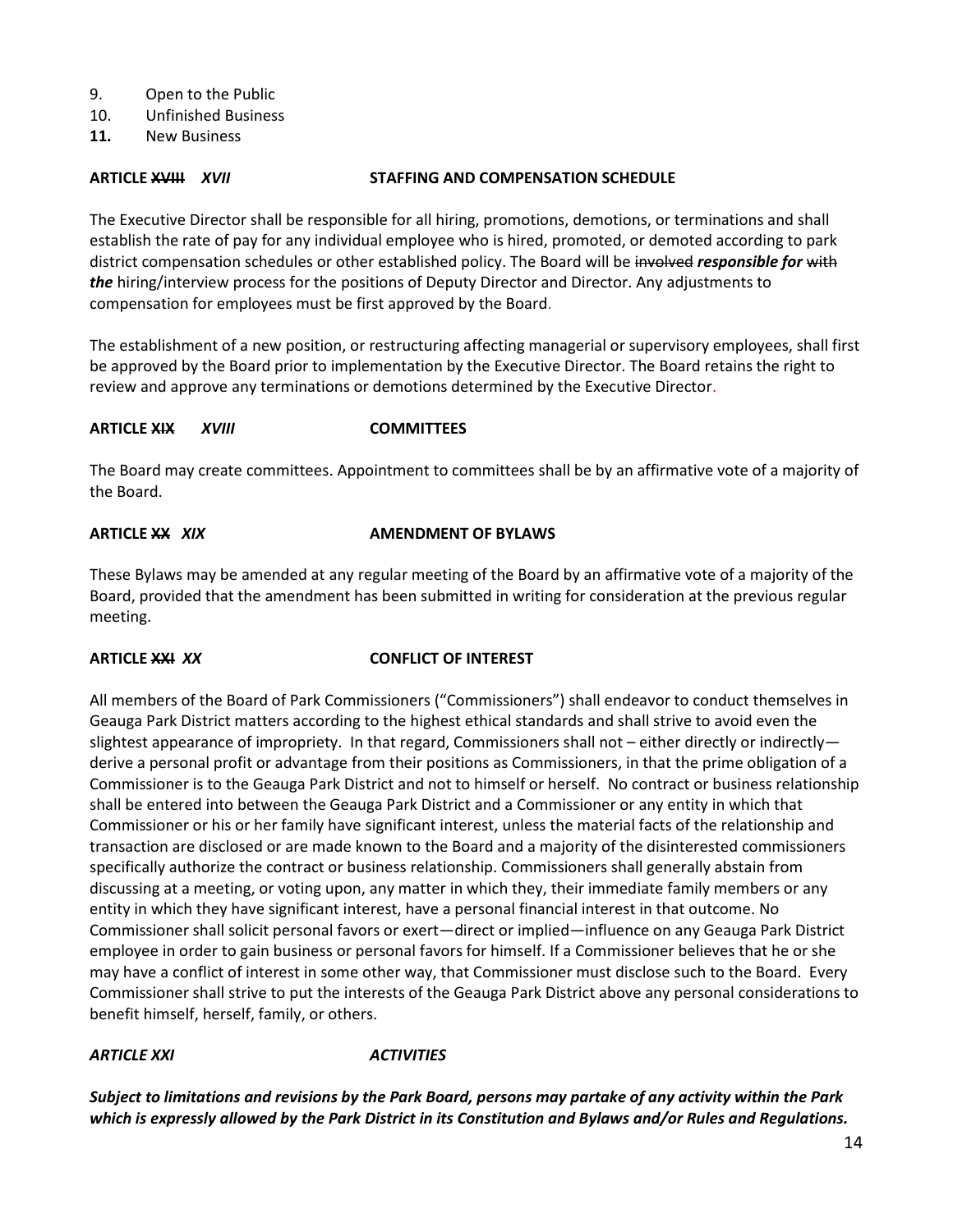*Recreational activities may be permitted at present or in the future by the Board in designated areas and subject to any restrictions and limitations imposed by the Board for use as further defined within. Recreational activities include but are not limited to:*

*Aerobics All Terrain Vehicle Permits (Regulated ATV's, Dirt Bikes, UTV's) Animal Propagation Archery Range Backpacking Basketball Baseball Bicycling Bird Watching Boating Bocce Ball Courts Camping Canoeing Community Gardening Construction (Carpentry, Earthwork, Excavating, Electrical, Masonry, Plumbing) Cross-Country Skiing Farming Field Hockey Fishing (Pond and Stream) Fish Stocking Firearms Range Firewood Operations Football Forestry Practices (Timber Stand Improvement, Logging) Frisbee Frisbee Golf Gas and Oil Drilling Geocaching Golfing Excavation & Earthwork Herbicide Applications Hiking Invasive Specie Control (Plant and Animal) Hockey Horseback Riding Horseshoes Hunting Ice Fishing Ice Skating Kayaking Lacrosse Maple Sugaring Operations Metal Detecting Mountain Biking Naturalist Programs Nuisance Wildlife Trapping*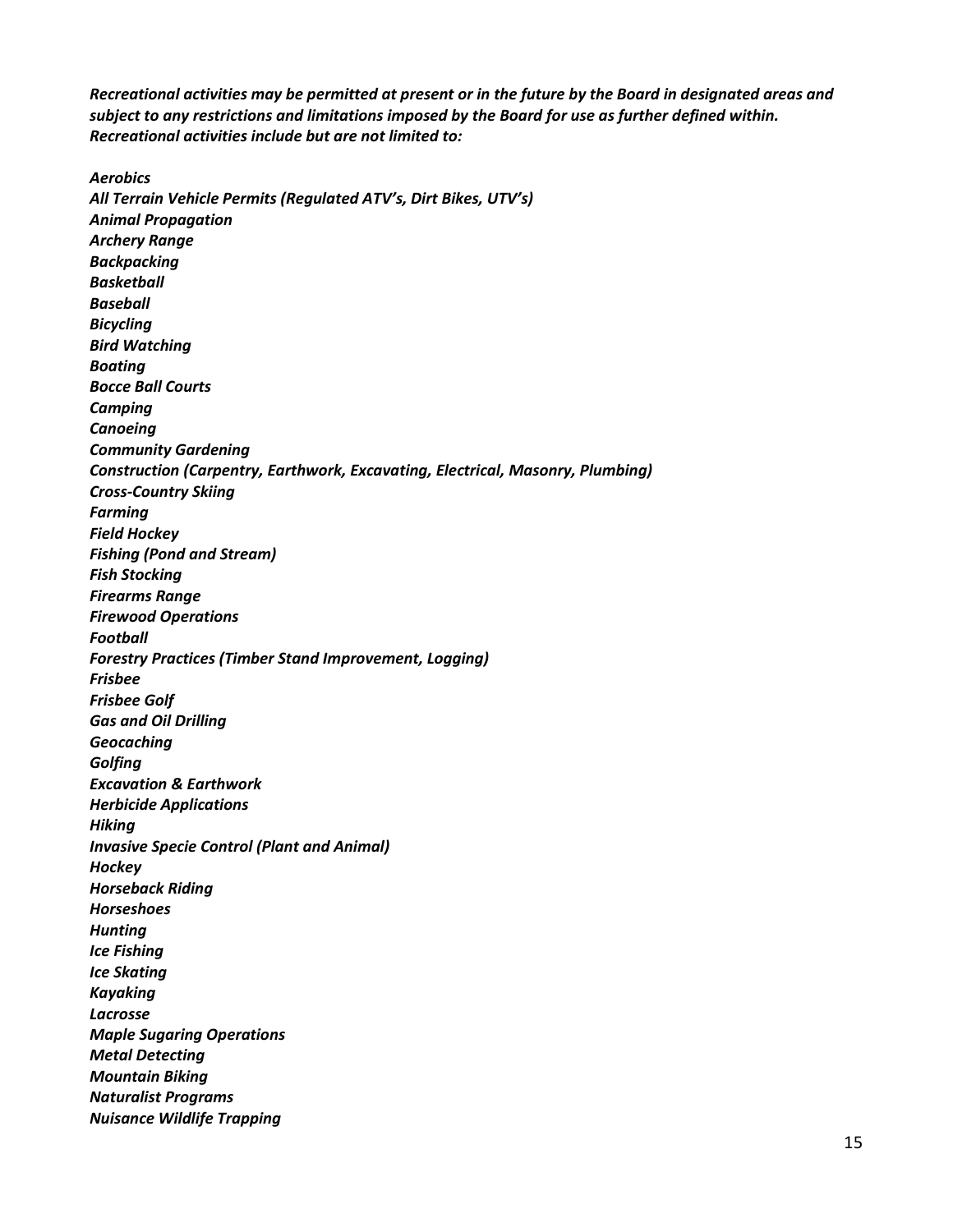*Outdoor Cooking and Grilling Photography Picnicking Plant Propagation Playgrounds Pond Exploration Prescribed Fire (Controlled Burns) Rock Climbing Rollerblading Ropes Course (High Ropes, Low Ropes, Zip Line) Rugby Running Sandboxes Shelter Reservations (Birthdays, Weddings, Family Reunions, Special Occasions) Sight-Seeing Skateboarding Skate Parks Sledding Snowmobiling Soccer Softball Special Events (Camps, Scouting Events) Splash Parks Sporting Clays Stargazing Stream Exploration Swimming Pools Tether Ball Tennis Courts Trapping Trap Shooting Triathalons Veterans' Activities Volleyball Walking, Dog Walking, Walking an Accessible Trail with a Stroller or Wheelchair Wildlife Watching Yoga*

Mr. Leech of Newbury inquired if the revised Bylaws are posted on the website for public review. Sandy Ward of Marketing will post the revised Bylaws on the Park District Website. Mrs. Shumway asked if the recreational additions to the Parks had been posted yet, with Ms. Ward advised they had not, but confirmed that they will be posted to website, along with revised Bylaws on Wednesday morning.

Mr. Mucci asked if there were any additional questions from the public before the Board entered Executive Session. The Board does not expect to take any action when they return from Executive Session. There were no questions from the Public.

#### **EXECUTIVE SESSION**

Mr. Mucci made a motion to go into Executive Session to discuss potential property purchases and personnel issues.